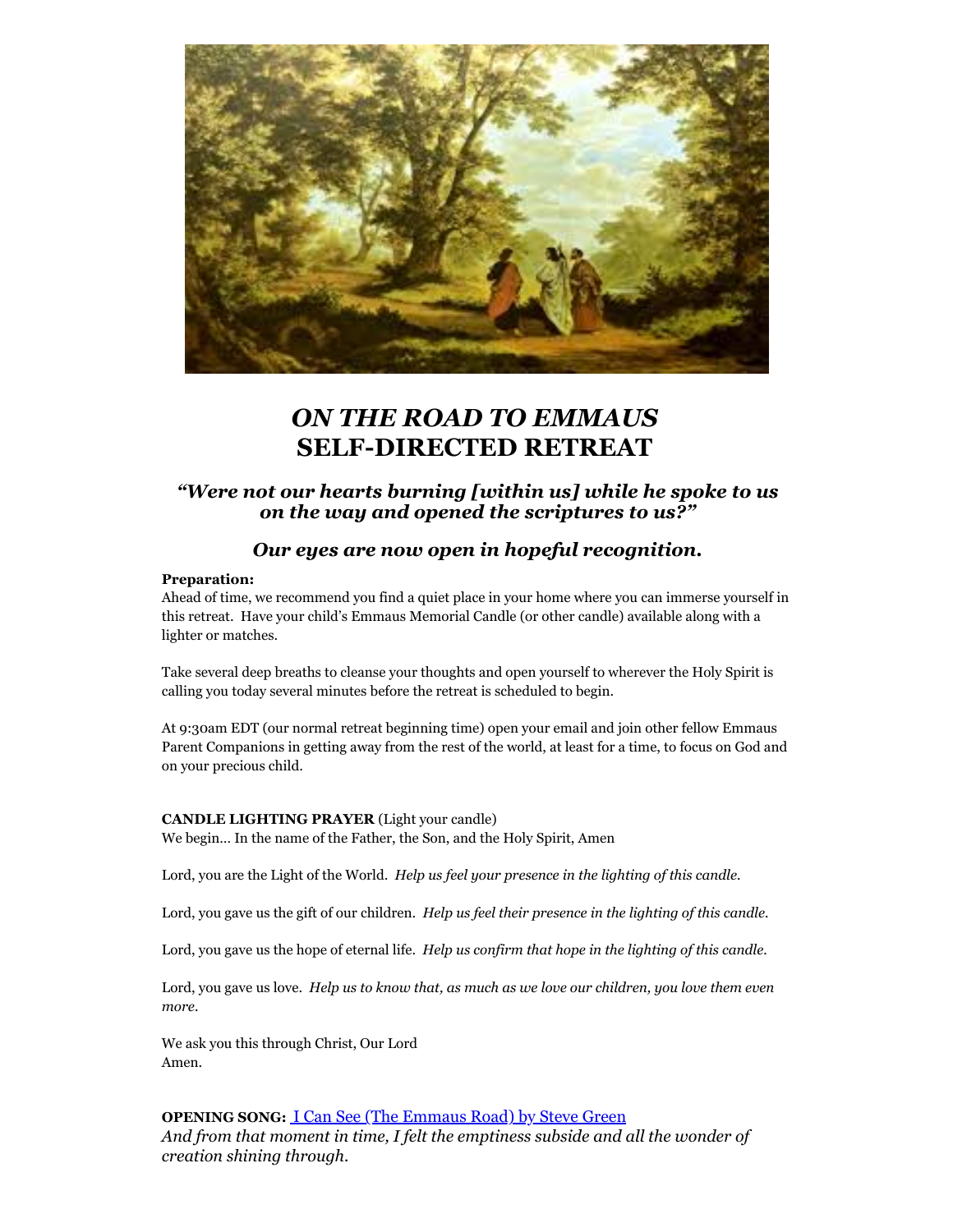## **PRAYER OF THOSE MAKING A RETREAT**

Loving Spirit of Wisdom, Guide my thoughts and my memories.

In the light of your love, May I see what is important for me to remember, What is important for me to hold to my heart, And what I need to simply let go of in peace.

I trust you to be my guide, Even when the path seems unclear to me.

We pray this in the name of Your Son, the Healer, Our Lord, Jesus Christ. Amen.

## **SCRIPTURE READING Luke 24:13-35**

Now that very day two of them were going to a village seven miles from Jerusalem called Emmaus, and they were conversing about all the things that had occurred.

And it happened that while they were conversing and debating, Jesus himself drew near and walked with them, but their eyes were prevented from recognizing him.

He asked them, "What are you discussing as you walk along?" They stopped, looking downcast.

Are you the only visitor to Jerusalem who does not know of the things that have taken place there in these days?"

And he replied to them, "What sort of things?" They said to him, "The things that happened to Jesus the Nazarene, who was a prophet mighty in deed and word before God and all the people,

how our chief priests and rulers both handed him over to a sentence of death and crucified him.

But we were hoping that he would be the one to redeem Israel; and besides all this, it is now the third day since this took place.

Some women from our group, however, have astounded us: they were at the tomb early in the morning

and did not find his body; they came back and reported that they had indeed seen a vision of angels who announced that he was alive.

Then some of those with us went to the tomb and found things just as the women had described, but him they did not see."

And he said to them, "Oh, how foolish you are! How slow of heart to believe all that the prophets spoke!

Was it not necessary that the Messiah should suffer\* these things and enter into his glory?"

Then beginning with Moses and all the prophets, he interpreted to them what referred to him in all the scriptures.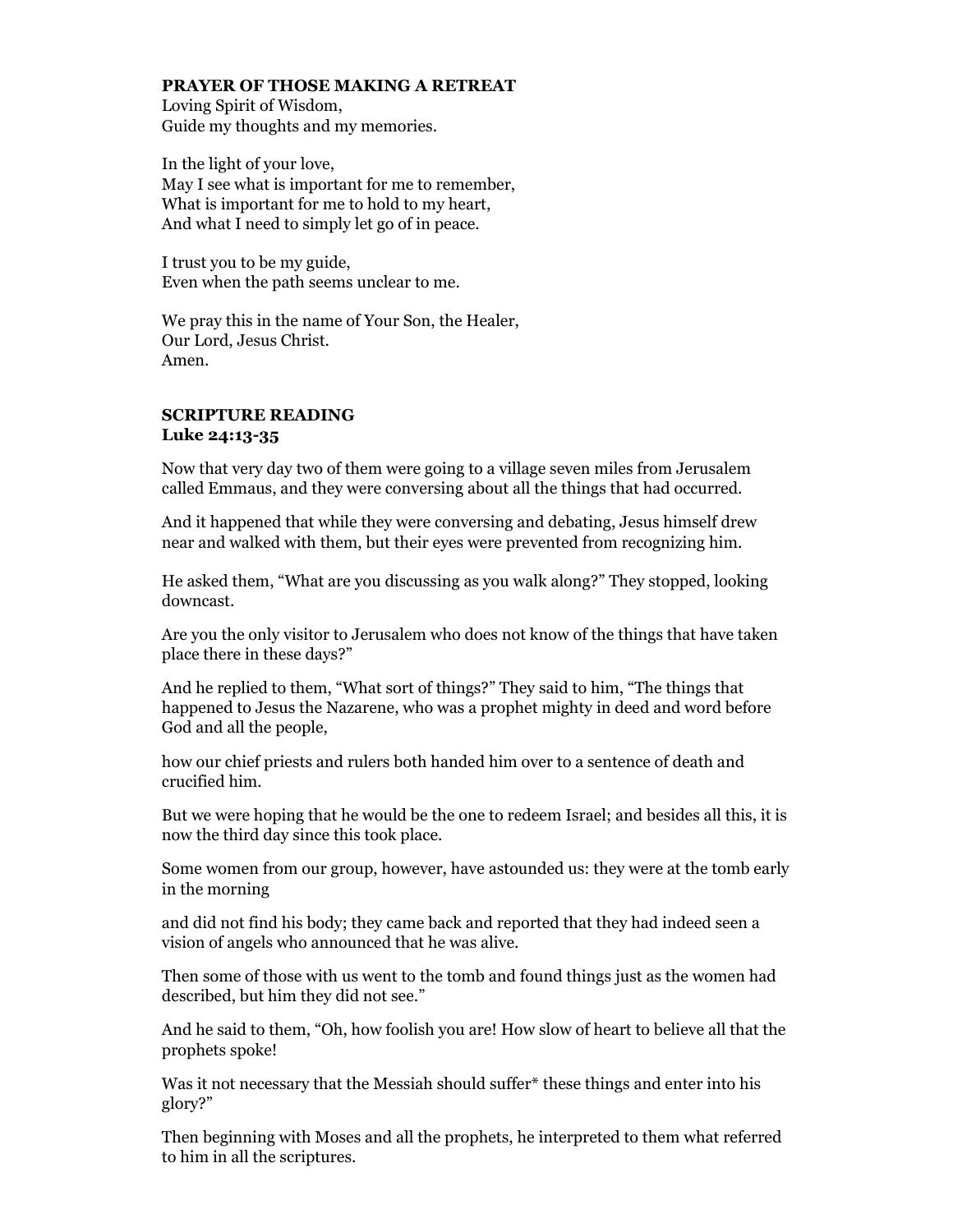As they approached the village to which they were going, he gave the impression that he was going on farther.

But they urged him, "Stay with us, for it is nearly evening and the day is almost over." So he went in to stay with them.

And it happened that, while he was with them at table, he took bread, said the blessing, broke it, and gave it to them.

With that their eyes were opened and they recognized him, but he vanished from their sight.

Then they said to each other, "Were not our hearts burning [within us] while he spoke to us on the way and opened the scriptures to us?"

So they set out at once and returned to Jerusalem where they found gathered together the eleven and those with them

who were saying, "The Lord has truly been raised and has appeared to Simon!"

Then the two recounted what had taken place on the way and how he was made known to them in the breaking of the bread.

## **REFLECTION #1 :**

*[The Road to Emmaus](https://list-manage.agle1.cc/click?u=https%3A%2F%2Fwww.youtube.com%2Fwatch%3Fv%3DV16y87M0wqY&c=5032896079921152&s=5741004535627776&ns=emfgp)* by Fr. Michael Sparough. SJ *Our Lenten and Easter journeys merge on the road to Emmaus. The dark veil of Lenten despair is lifted in the breaking of the bread; the disciples' eyes are opened to the glory of the Lord!* 



Take a moment to selah... pause... breathe... Reflect on what you have received from Reflection #1. Clear your mind before focusing on Reflection #2.

**REFLECTION #2: [Scott Hahn Reflects on the Road to Emmaus](https://list-manage.agle1.cc/click?u=https%3A%2F%2Fwww.youtube.com%2Fwatch%3Fapp%3Ddesktop%26v%3Djw6ysdmFn3I&c=5032896079921152&s=5741004535627776&ns=emfgp)** *This is why we are Catholics. This is why we are Easter people!*

#### **PRAYER**

God of Healing, God of Hope…

In Jesus, you meet us in our suffering and fear, just as you met the disciples on the road to Emmaus.

Look with mercy and compassion on those of us whose children have died.

Look with mercy and compassion on those of us who are also suffering and in fear.

Look with mercy and compassion on those of us who have been affected by this pandemic.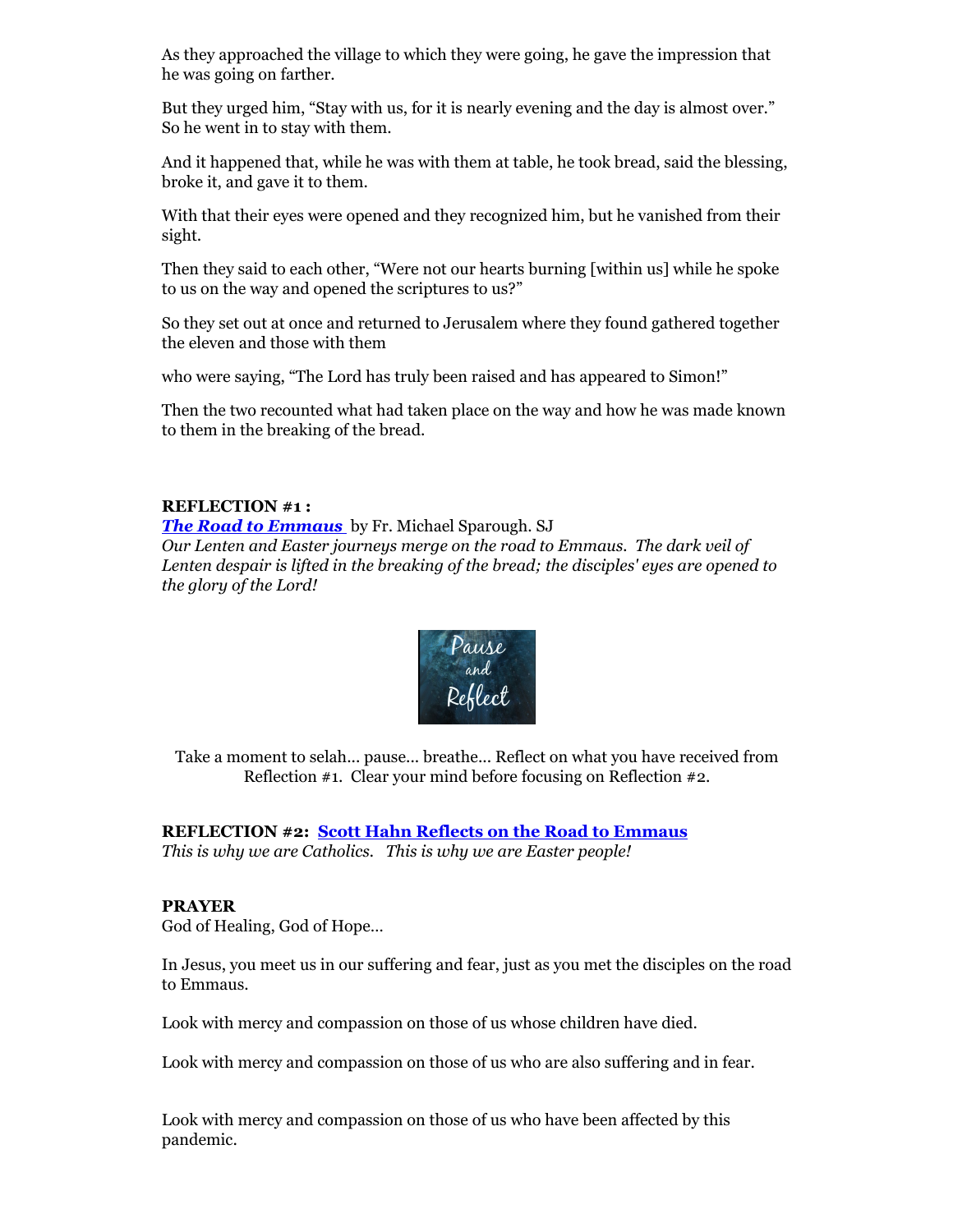Through this global trial, by your Holy Spirit, bring out the best in us. Help us to help each other.

Make us more aware of our interdependence on each other and of the strength that comes from being One Body in you.

Let us remember that we are Resurrection people who place our trust in you.

Through Christ our Wounded Healer, Amen.

#### **CLOSING HYMN: [The Emmaus Song](https://list-manage.agle1.cc/click?u=https%3A%2F%2Fwww.youtube.com%2Fwatch%3Fv%3DdQXWyRcNABs&c=5032896079921152&s=5741004535627776&ns=emfgp)** *by Monica Brown*

(Official song of the Emmaus Ministry for Grieving Parents!) *Come Journey With Me [Note: may take a minute to load]*

## **CLOSING BLESSING**

Let us end our time of retreat...united with Brother John Maganzini, OFM and the Franciscan Friars at Saint Anthony Shrine, by blessing one another.

Raise your right hand and, together, let us virtually give this *On the Road* Blessing:

May each of us, during these very difficult times, Join the disciples on the road to Emmaus.

May we rediscover the transforming grace of Our Risen Lord, as He reveals it to us.

May we recognize the very real presence of Our Risen Lord in our lives.

May we recognize the very real presence of our children in our lives.

May we use this knowledge to soften the pain of others.

We ask this as we bless each other... In the name of the Father, the Son, and the Holy Spirit. Amen.

#### **ADDITIONAL RESOURCES**

[Note: Because we have an obvious affinity for this gospel reading, we are providing more additional resources than normal. Please check them out.]

## **[EMMAUS STORY DRAMATIZATION](https://list-manage.agle1.cc/click?u=https%3A%2F%2Fwww.youtube.com%2Fwatch%3Fv%3D0qehAW0OlmU%26feature%3Demb_rel_end&c=5032896079921152&s=5741004535627776&ns=emfgp)**

The Road to Emmaus-Full Episode Fr. Michael Sparough, SJ Fr. Michael performs his dramatization of the encounter between two disciples and Jesus as they walk on the road to Emmaus. He reminds us that we are the un-named disciple, invited to walk along with Jesus and to share our story with him.

#### **[EMMAUS IMAGINATIVE PRAYER](https://list-manage.agle1.cc/click?u=https%3A%2F%2Fwww.emfgp.org%2Fwp-content%2Fuploads%2F2020%2F04%2FOn-the-Road-to-Emmaus-Imaginative-Prayer.pdf&c=5032896079921152&s=5741004535627776&ns=emfgp)**

A meeting on the road to Emmaus.

**[REFLECTION ON THE EMMAUS STORY](https://list-manage.agle1.cc/click?u=https%3A%2F%2Fcruxnow.com%2Fcommentary%2F2021%2F04%2Faccount-of-disciples-on-way-to-emmaus-a-treasure-chest-of-divine-truths%2F&c=5032896079921152&s=5741004535627776&ns=emfgp)** by Father Jeffrey F. Kirby *The heaviness and hardships of our lives are not the end, and they do not define us.*

*Try as they might, they do not define our world. The sorrows and sufferings of the world have no power over us.*